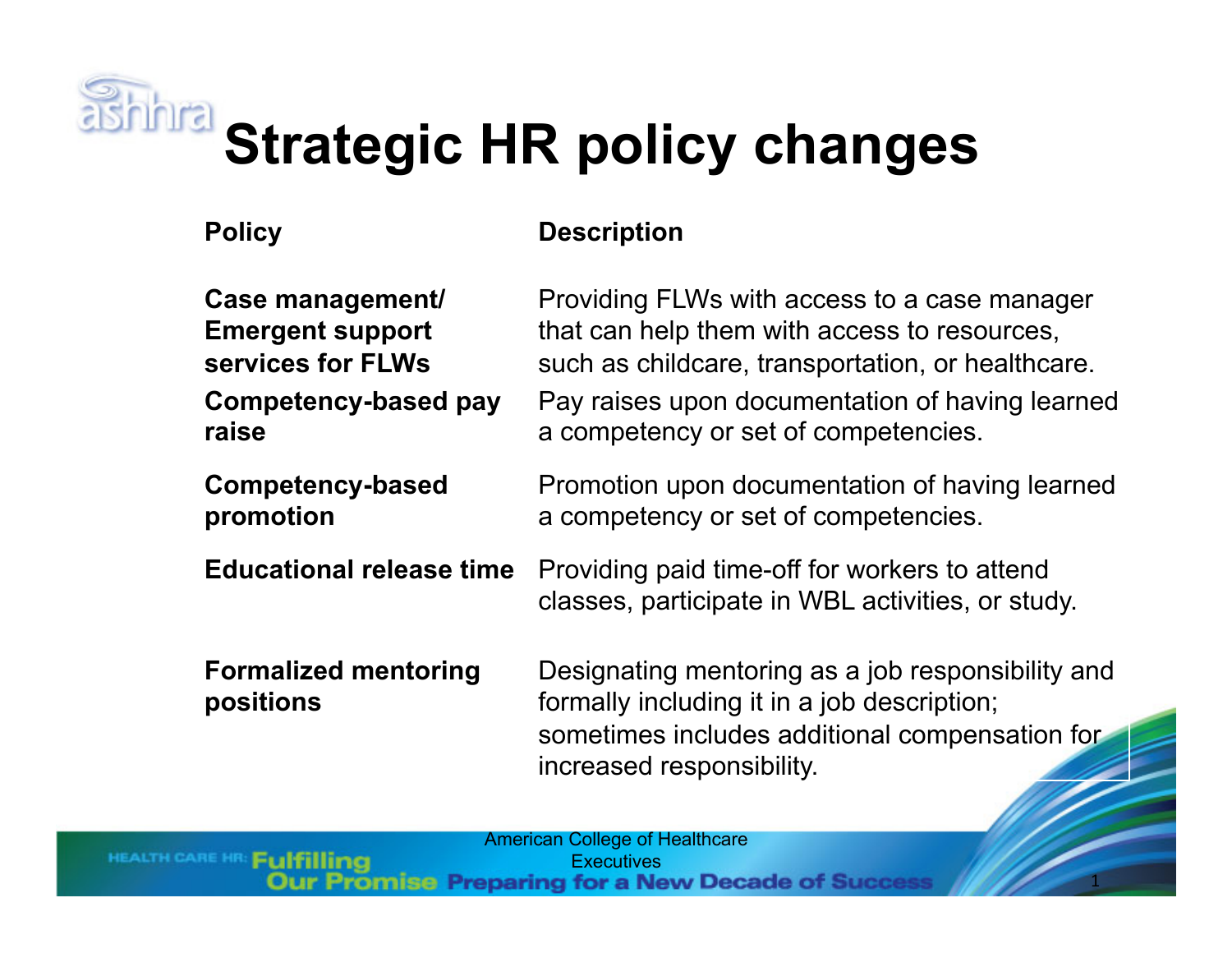### **Shhra Strategic HR policy changes**

| <b>Policy</b><br>In-house credentialing                  | <b>Description</b><br>On-site training that leads to additional<br>credentials for participants.                                                                                                                         |
|----------------------------------------------------------|--------------------------------------------------------------------------------------------------------------------------------------------------------------------------------------------------------------------------|
| <b>Promotion from within</b>                             | Hiring current employees for jobs that<br>advance their careers; often includes specific<br>policies regarding how long a job will be<br>posted within the organization before it is<br>posted outside the organization. |
| <b>Replacement staff for</b><br>educational release time | Providing either a 1) pool of workers or 2)<br>additional funds to hire temporary or agency<br>workers to cover scheduling gaps that result<br>from educational release time.                                            |
| <b>Skills assessment for new</b>                         | Administering tests of basic skills to all FI Ws                                                                                                                                                                         |

**Skills assessment for new FLWs**

Administering tests of basic skills to all FLWs to determine their training and remediation needs.

HEALTH CARE HR: Fulfilling

romise Preparing for a New Decade of Succes